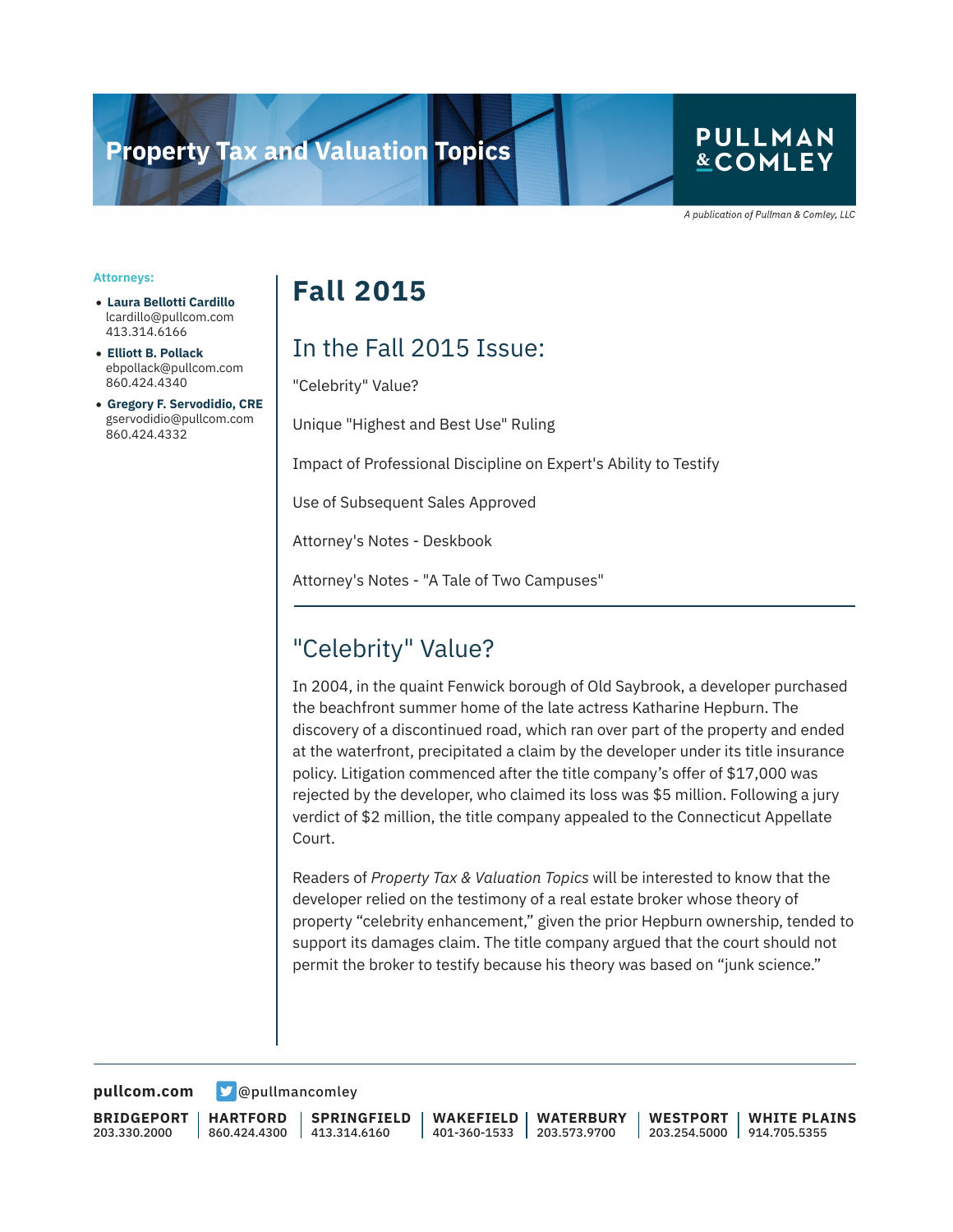# **PULLMAN &COMLEY**

#### Fall 2015

l

After much controversy, the broker was qualified as an expert witness on the subject of real estate value. He testified that the "celebrity status of a property 'can greatly affect its value.'" Based on this idea, the broker maintained that the Hepburn property's "market value was greater than its value as determined by standard methods of appraisal." Consequently, the loss to the developer by virtue of the unknown right of way was greater as well.

Interestingly, the title company did not challenge the eligibility of the real estate broker to offer real estate appraisal testimony because of his lack of real estate appraisal licensure or training. Perhaps this issue will be addressed by our courts in future litigation.

*First American Title Insurance Company v. 273 Water Street, LLC*, Connecticut Appellate Court (May 5, 2015).

Contact Elliott B. Pollack at (860) 424-4340 or ebpollack@pullcom.com for further information about this case.

### Unique "Highest and Best Use" Ruling

On September 11, 2001, United Airlines Flight 95 crashed into a western Pennsylvania field, killing all passengers and the terrorists who had hoped to commandeer the plane to carry out their sinister plot. Who would have known that this sacred site would become the subject of an eminent domain valuation case thirteen years later?

On September 1, 2009, the United States condemned the property. What compensation should be paid to the owner? A commission consisting of a real estate attorney and two appraisers was appointed. The commission rendered a decision valuing the site at \$1,535,000. One issue was whether the highest and best use ("HBU") of the property was as a private memorial. The owner claimed that the HBU was both as a private memorial and as a museum/visitors' center. The commission rejected the visitor center claim because the property owner did not present sufficient evidence that the center was financially feasible – one of the classic tests within the HBU concept.

A United States District Court upheld the commission's decision. To account for the estimated additive market value of a visitor's center would enable the property owner to profit from an element "attributable to the government's creation of a national memorial" - an enhancement not in existence on the date of taking.

Thanks are due to Professor Alan M. Weinberger of the St. Louis University of Law whose article in the Summer 2014 issue of the *Appraisal Journal* called this case to the attention of PTVT editors.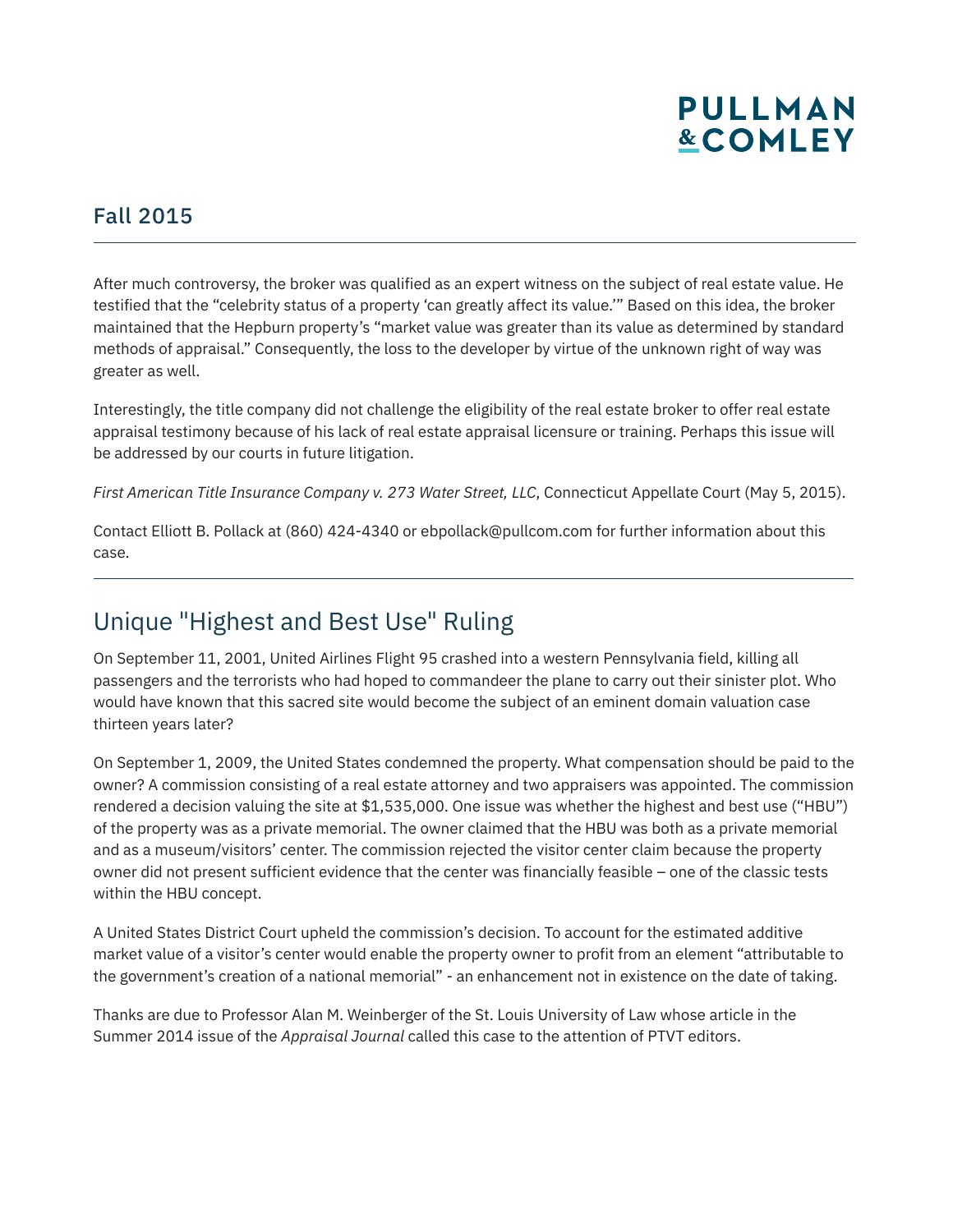

#### Fall 2015

l

*United States v. 275.81 Acres of Land, U.S. District Court*, Western District of Pennsylvania (March 26, 2014).

Contact Gregory F. Servodidio at (860) 424-4332 or at gservodidio@pullcom.com for further information about this case.

### Impact of Professional Discipline on Expert's Ability to Testify

Consider the following hypothetical:

An appraiser holding the MAI designation is noticed as an expert witness in an eminent domain proceeding filed by the property owner. The municipality's attorney Googles the expert and learns that she was censured by the Appraisal Institute (AI), a private organization. As readers of *Property Tax & Valuation Topics* well know, the AI is not a professional licensing board. Although holding the MAI designation is certainly a strong indication of professional competence, membership in the AI is voluntary.

Counsel for the municipality alleged that the appraiser had been sanctioned by the AI for testifying falsely about matters outside her area of expertise. At trial, the appraiser acknowledged the censure but denied she had ever testified falsely or about matters outside her expertise. She also noted that she had never been convicted of perjury. The trial court found that the appraiser's AI membership status had not been affected by the censure in any way.

Was it proper for the trial court to allow the municipality's attorney to delve into this issue? The Connecticut Supreme Court recently ruled (albeit in a different setting) that a court doing so would have acted incorrectly. The censure proceedings at the Institute were "extrinsic evidence of misconduct" committed outside the court room. To allow a party to raise these issues would result in a "trial within a trial on the . . . question of whether the (appraiser) did, in fact, commit the alleged misconduct." Admission of evidence of the censure in the valuation case would enable the municipality to offer the out of court opinion of the AI's members, or at least the committee members, that the appraiser did something wrong.

Chief Justice Chase J. Rogers also observed that the censure had nothing to do with "the scope of (the appraiser's) knowledge or experience with the issues in (the) case."

The Supreme Court left open the possibility that the fact of false testimony before a court or state administrative agency, without a perjury conviction, might be admissible to challenge an appraiser's credibility.

*Weaver, et al. v. McKnight, et al.* 313 Conn. 393 (Sept. 2, 2014).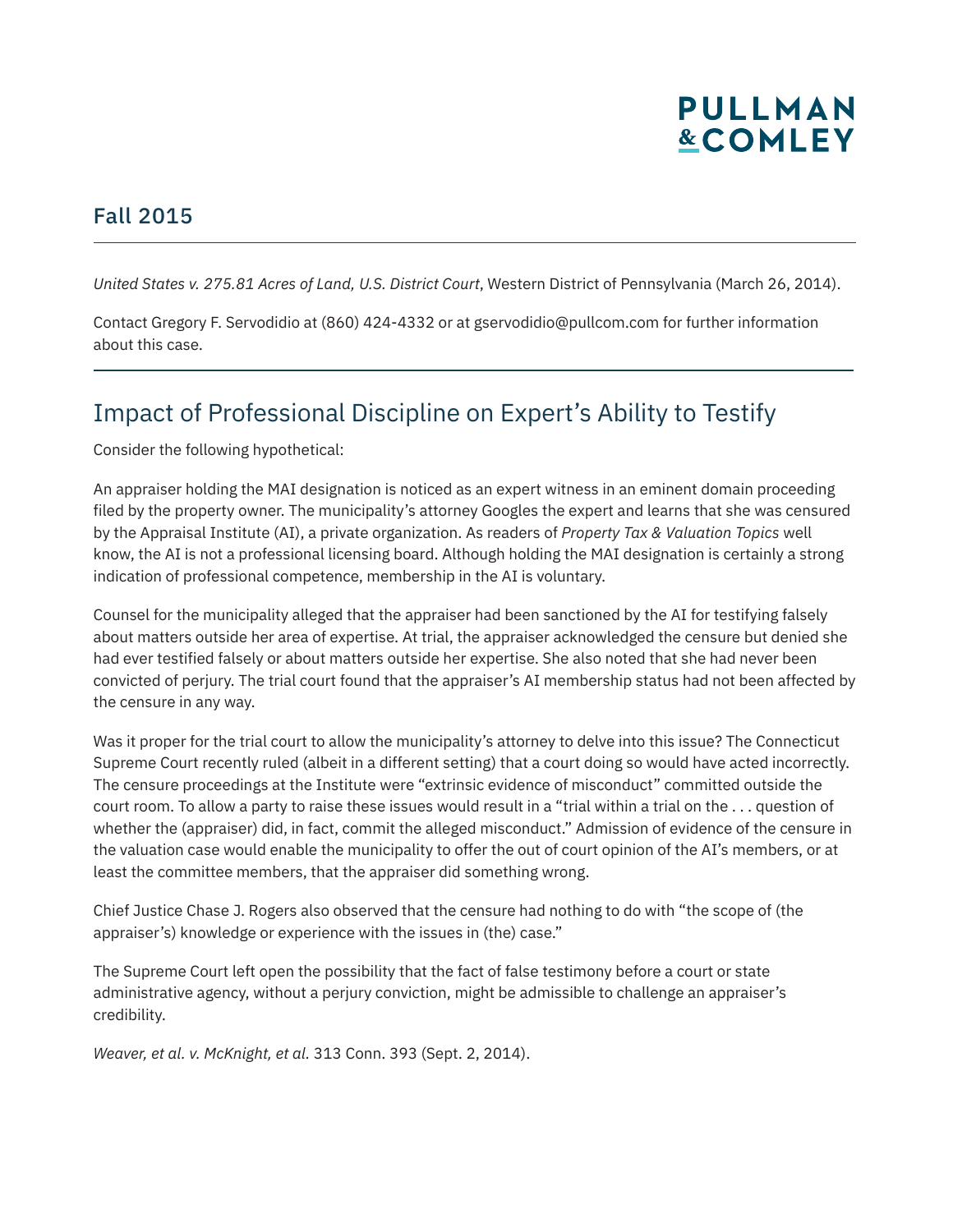

#### Fall 2015

l

l

l

For further information about this issue, please contact Laura Bellotti Cardillo at 860-424-4309 or lcardillo@pullcom.com.

#### Use of Subsequent Sales Approved

When the value of a condominium unit in Chevy Chase, Maryland, was being litigated for ad valorem tax purposes, the effective date was January 1, 2011. At trial, the assessor's expert witness relied on three sales which took place in the building the following May.

The owner challenged the trial court's ruling (which did not reduce her value very much) asserting that reliance on sales recorded after the assessment date was erroneous. While computer-assisted mass appraisal generally relies on data occurring prior to the date of value, a fee appraisal's use of data five months removed from date of value to support the mass appraisal result was not erroneous, the Maryland court ruled. This is especially so, your editors would contend, given the fact that the May 2011 sales were probably negotiated shortly after the date of value in questions.

*Supervisor of Assessments of Montgomery County v. Lane, Maryland Court of Special Appeals*, (April 2, 2015) (2015 WL 1400797).

For further information about this case, please contact Tiffany Kouri Spinella at 860-424-4360 or tspinella@pullcom.com.

#### Attorneys' Notes

Pullman & Comley's Property Tax & Valuation Department has reported on Connecticut property tax law and case developments for the American Bar Association's *Property Tax Deskbook* since its inception in 1996. The 2015 issue of the Deskbook was published earlier this year.

Elliott B. Pollack co-authored, with Melton L. Spivak, "A Tale of Two Campuses," an article which appeared in the July 22, 2015, online issue of *National Real Estate Investor*. The article focuses on two large corporate HQ properties, neither of which continued that use after tax appeal litigation concluded. In one case, the 30 year-young complex was demolished when the occupant's obligations under a sale-lease back transaction expired because the owner could not find another user.

Copyright 2015 Pullman & Comley, LLC. All Rights Reserved.